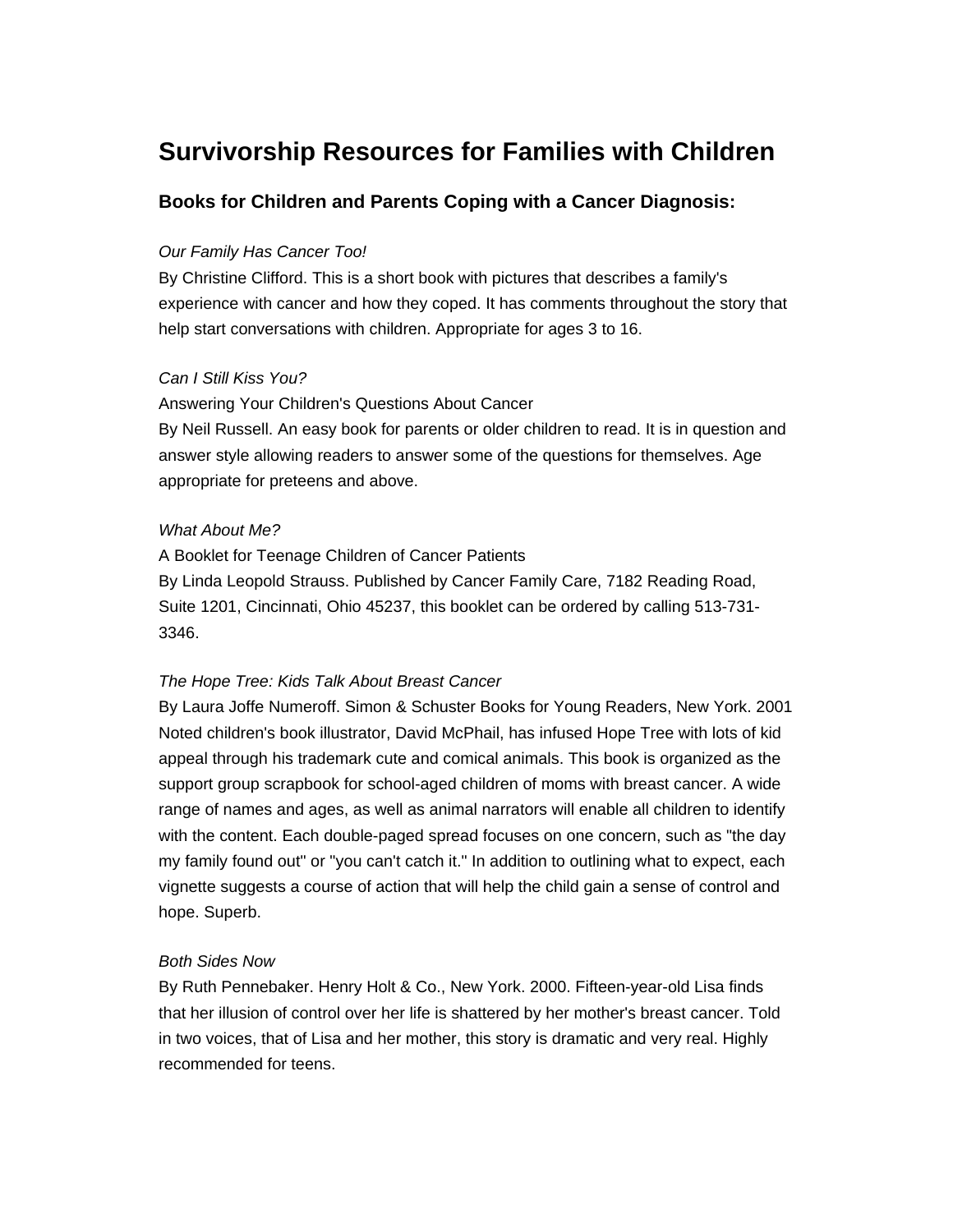#### *Cancer*

By Oliver Gillie; Heinemann Library, Chicago, IL. 2004. This title is succinct, informative, and upbeat nonfiction which encompasses all types of cancer, history, diagnosis, causes, treatment, emotions, research, and personal stories. A bright, colorful layout, web resources, further reading, and a glossary make this book a good choice for a child who wants, "Just the facts."

## **Adult Books**

*BREAST CANCER HUSBAND: How to Help Your Wife (and Yourself) Through Diagnosis, Treatment, and Beyond* By Marc Silver

*Intimacy After Cancer - A Woman's Guide*  By Sally Kydd, M.D. and Dana Rowett

*Living beyond Breast Cancer: A Survivor's Guide for When Treatment Ends and the Rest of Your Life Begins* By Marissa Weiss, M.D. and Ellen Weiss

*Spinning Straw Into Gold: Your Emotional Recovery From Breast Cancer* By Ronnie Kaye

*The Breast Cancer Survivor's Fitness Plan* (Harvard Medical School Guides) By Carolyn M. Kaelin, M.D., Francesca Coltrera, Josie Gardiner and Joy Prouty

*To Be Alive: A Woman's Guide to a Full Life After Cancer* By Carolyn Runowicz and Donna Haupt

*Advanced Breast Cancer: A Guide to Living with Metastatic Disease* By Musa Mayer

## **Storybooks**

These books tell stories of a child's experience with their parent having cancer. Each book has the child talking about their feelings, questions, and fears.

#### *Becky and the Worry Cup*

By Wendy Schlessel Harpham, M.D. Becky is five but she has a lot of feelings and questions as she deals with her mother's cancer. One way that Becky deals with her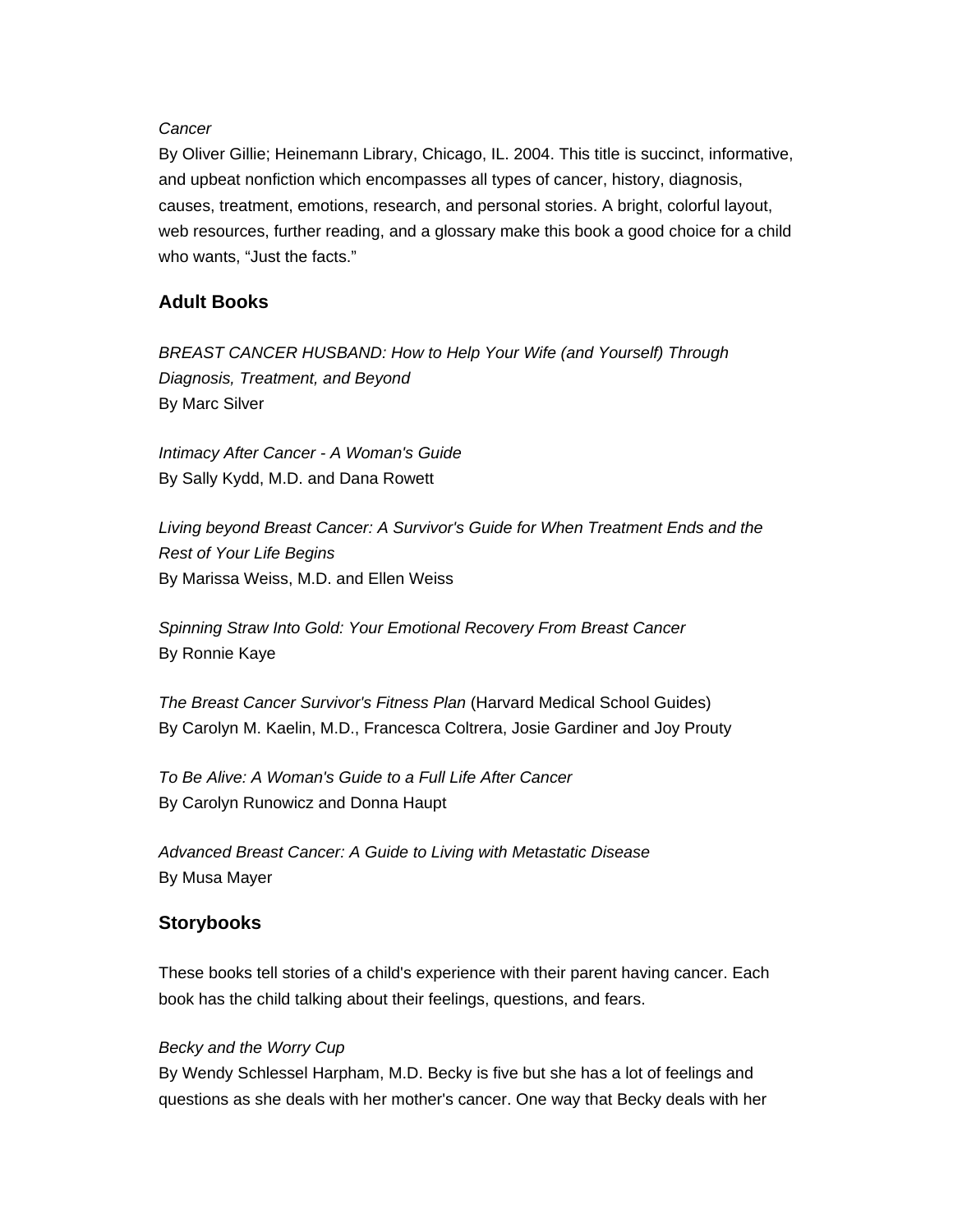fears is with a worry cup. This book comes with When a Parent has Cancer, A guide to Caring for Your Children. Appropriate for ages 4-15.

*The Year My Mother Was Bald*  By Ann Speltz and Kate Sternberg. Published by American Psychological Association, 2002; Appropriate for ages 9-12

*Vanishing Cookies: Doing Ok When a Parent Has Cancer* By Michelle B. Goodman, Published by Michelle B. Goodman, 1991

#### *Kemo Shark*

By Kidscope, Inc. (www.kidscope.org)

A cartoon illustrated book, featuring "Kemo" the shark who explains how chemotherapy works to fight cancer. Also available in Spanish. Appropriate for ages 3 to 12.

#### *Kids Talk, Kids Speak Out About Breast Cancer*

By Laura Numeroff and Wendy S. Harpham, M.D. This book is illustrated showing children as animal people. The children explain what it is like for them when their mother has breast cancer. Appropriate for ages 3 to 10.

#### *My Mommy Has Cancer*

By Carolyn Sterns Parkinson. A story about Eric whose mother has cancer and is in the hospital. He talks about his feelings and thoughts. Appropriate for young children.

#### *Once Upon a Hopeful Night*

By Risa S. Yaffe (oncology Nursing Press) A bed-time tale in rhyme about a mother who has cancer. The story includes many of the feelings and thoughts children have when their parent has cancer. Appropriate for ages 3 to 10.

#### *The Paper Chain*

By Claire Blake, et. al. Ben and Marcus learn their mother has to go to the hospital and has cancer. The story deals with their anger and behavior during their mothers' treatment and tiredness. Appropriate ages 4-10.

#### *Sammy's Mommy Has Cancer*

By Sherry Kohlenberg. Sammy's tells the story of his mother's cancer. This book is appropriate for very young children.

#### *Tickles Tabitha's Cancer-Tankerous Mommy*

By Amelia Frahm. Tabitha loves having her mother tickle her. Her mother gets sick with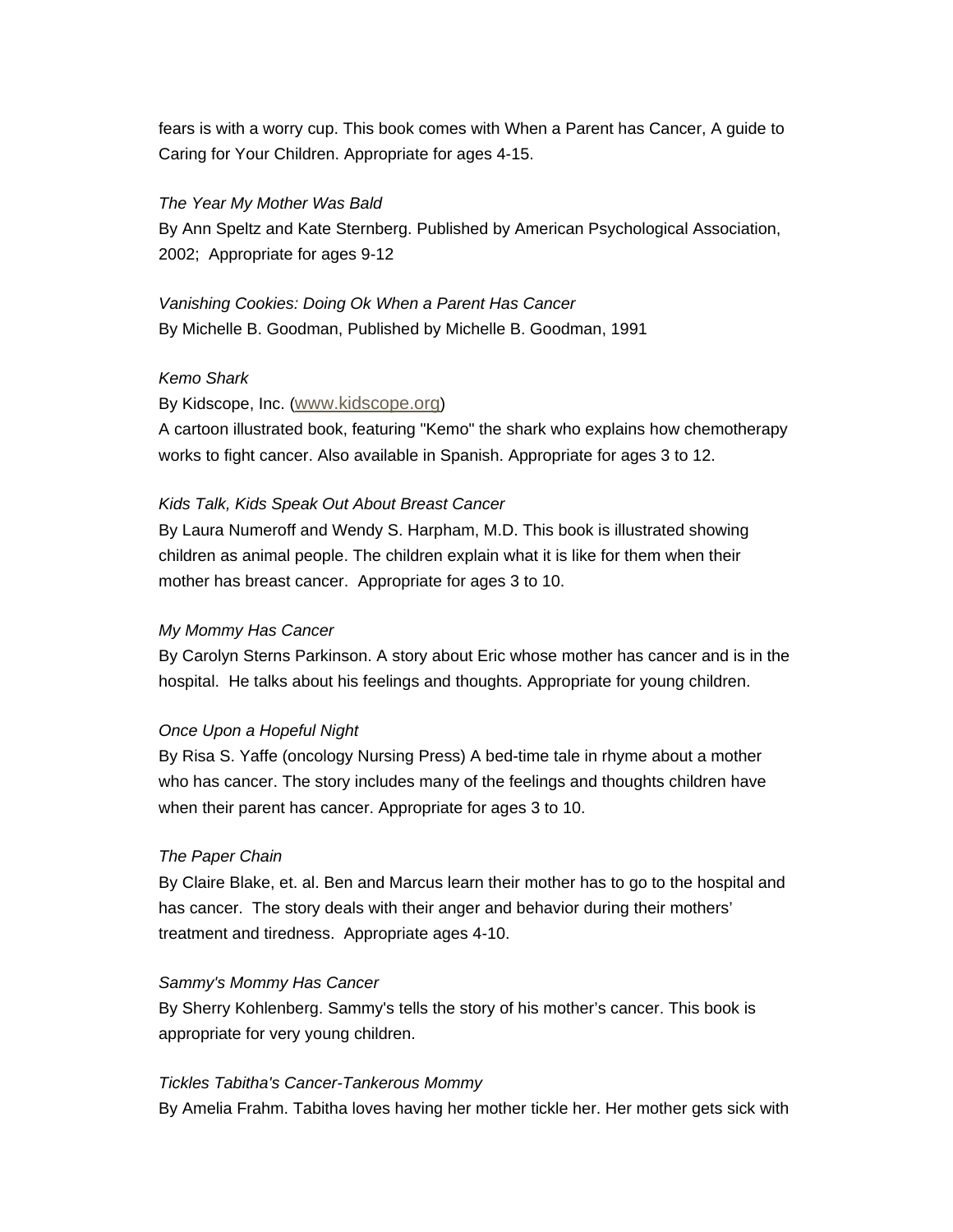cancer and Tabitha tells about all the changes and feelings everyone in the family goes through. Appropriate ages 4-12.

#### *When Mommy is Sick*

By Ferne Sherkin-Longen. Charlotte tells of her feelings and thoughts when her mother goes to the hospital for a few days because she is sick. Appropriate for young children.

### *Promises*

By Elizabeth Winthrop; Clarion Books, New York, 2000. Told in the first person by a sixyear-old girl whose mom has cancer, this book does an excellent job of integrating the typical events that occur after diagnosis with the child's emotional reactions. Illustrated by Caldecott Honor book artist Betsy Lewin, it warmly shows the angry, sad, fearful, and happy narrator with her bald mom and loving dad. Perfect for very young children.

## *Where's Mom's Hair? A Family Journey through Cancer*

By Debbie Watters. Second Story Press, Toronto. 2005. Two elementary aged boys react to finding out that their mother is losing her hair by throwing a hair cutting party. Very warm, upbeat, and permission giving about experiencing a range of feelings. Black and white photographs tell the story of baldness and chemo with reality.

# **Workbooks and coloring books**

Young children can draw in these books. They can write about their feelings and express how they see the world around them.

## *Life Isn't Always a Day at the Beach*

By Ganz High Five Publishing. A cartoon illustrated workbook for children to both draw and write how they are feeling about how their life is affected by cancer. Appropriate for ages 4 to 13.

#### *My Book About Cancer*

By Rebecca C. Schmidt. A coloring book for young children to draw pictures about their experiences when their mother is diagnosed and treated for cancer. Appropriate for ages 3 to 8.

#### *When Someone Has a Very Serious Illness*

By Marge Heegaard. A workbook for children to draw pictures and be more detailed about their experiences when someone in their family is sick. Appropriate for ages 4 to 13.